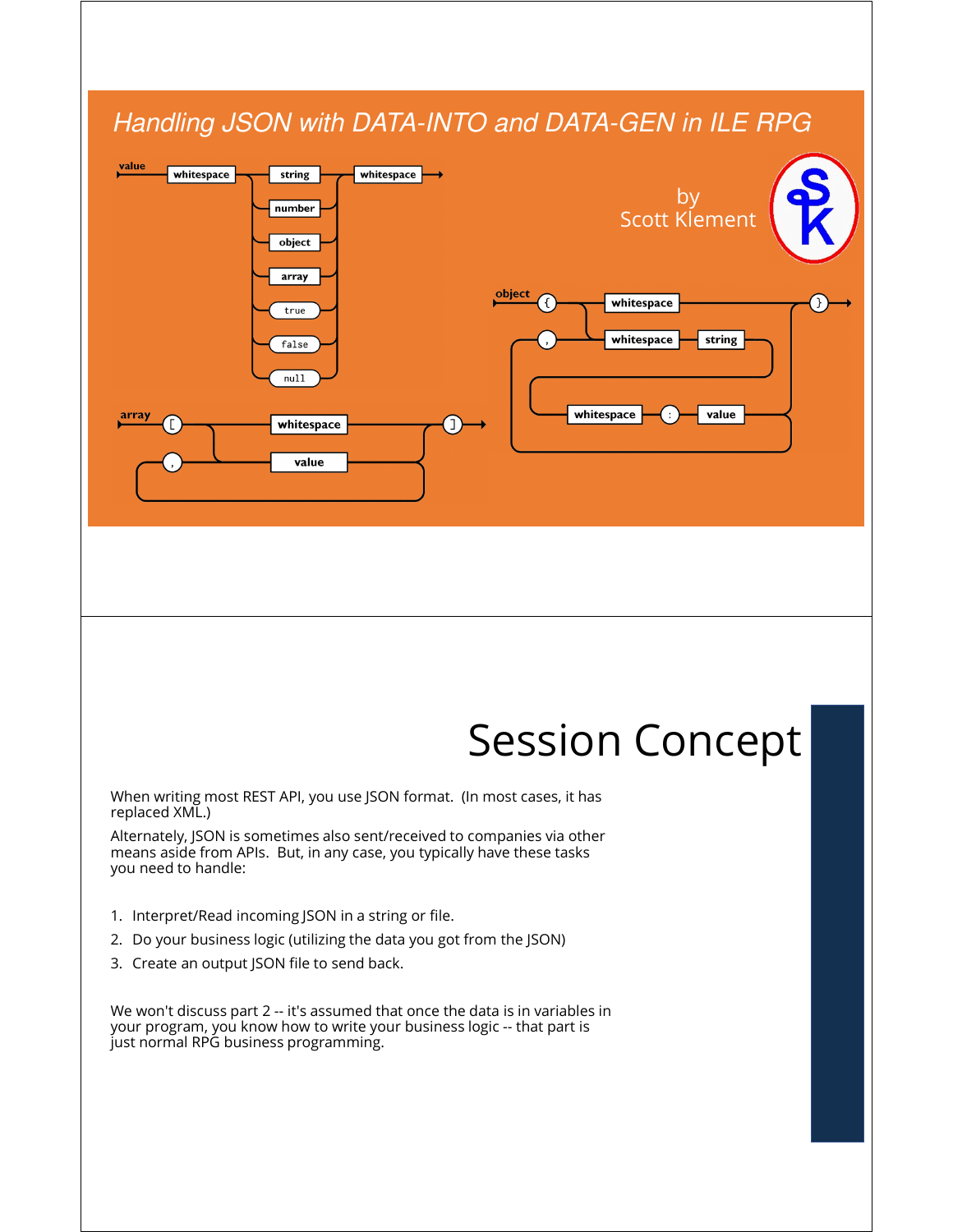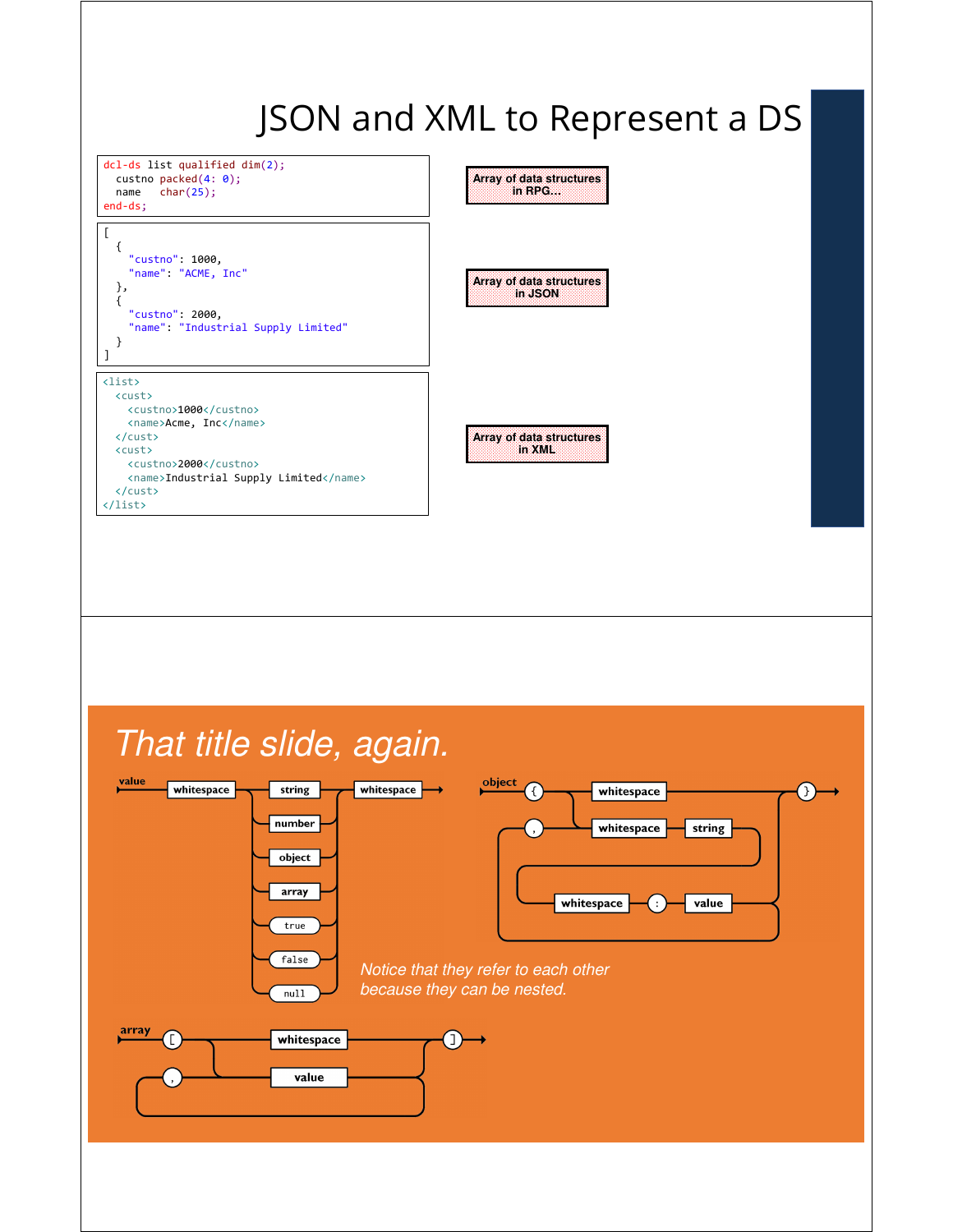# DATA-INTO

DATA-INTO is an RPG opcode that makes it easy to process JSON in RPG.

Concept:

- Define an RPG variable (usually a data structure) that matches the JSON document.
- Tell DATA-INTO where the JSON is, and where your RPG variable is.
- It will map from the document to your variable.
- After that, then you can process it in your program the same way you'd use any other RPG variable!

# Mapping JSON Format

JSON format:

- The { } characters indicate an "object" (same as RPG data structure)
- The [ ] characters indicate an array
- Just as with XML, we can map them into an RPG structure

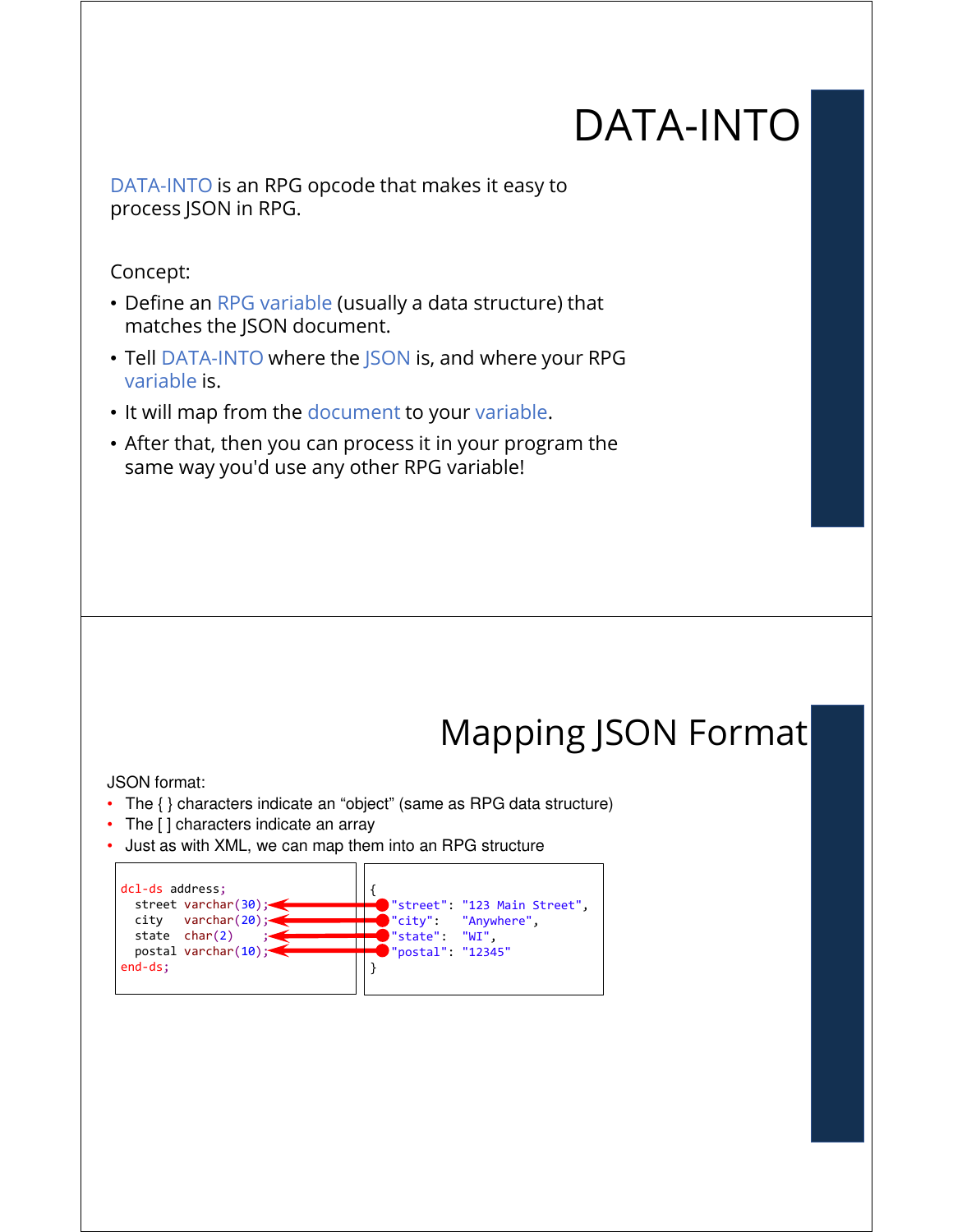### DATA-INTO Syntax

The DATA-INTO opcode syntax is:

**DATA-INTO** *result* **%DATA(***document[:options]***) %PARSER(***parser[:options]***);**

result = RPG variable (data structure) that data will be loaded into

document = the JSON document, or IFS path to the JSON document.

%DATA options = optional parameter containing options passed to RPG to control the reading of the JSON document, or how it is mapped into variables

%PARSER options = optional parameter containing options passed to the parser program. The syntax will vary depending on the parser program.

%HANDLER = like XML-INTO, the DATA-INTO opcode supports a handler. This was more widely used in IBM i 5.4 when variable sizes were more limiting. I will not cover this today.

### Why Do We Need a %PARSER?

8



DATA-INTO overcomes a big limitation we had in XML-INTO

- only works with XML!
- many (thousands) of other document types exist
- other formats used in business today include: YAML, CSV, JSON, XDR, Property List, Pickle, OpenDDL, protobuf, OGDL, KMIP, FHIR, Feather, Arrow, EDN, CDR, Coifer, CBOR, Candle, Bond, Bencode, D-Bus, ASN.1, HOCON, MessagePack, SCaViS, Smile, Thrift, VPack

#### DATA-INTO

- RPG won't try to understand the document
- Calls 3rd-party tool ("parser") which interprets the document
- ...but, DATA-INTO maps result into RPG variable
- *...all you need is the right parser to read any format!*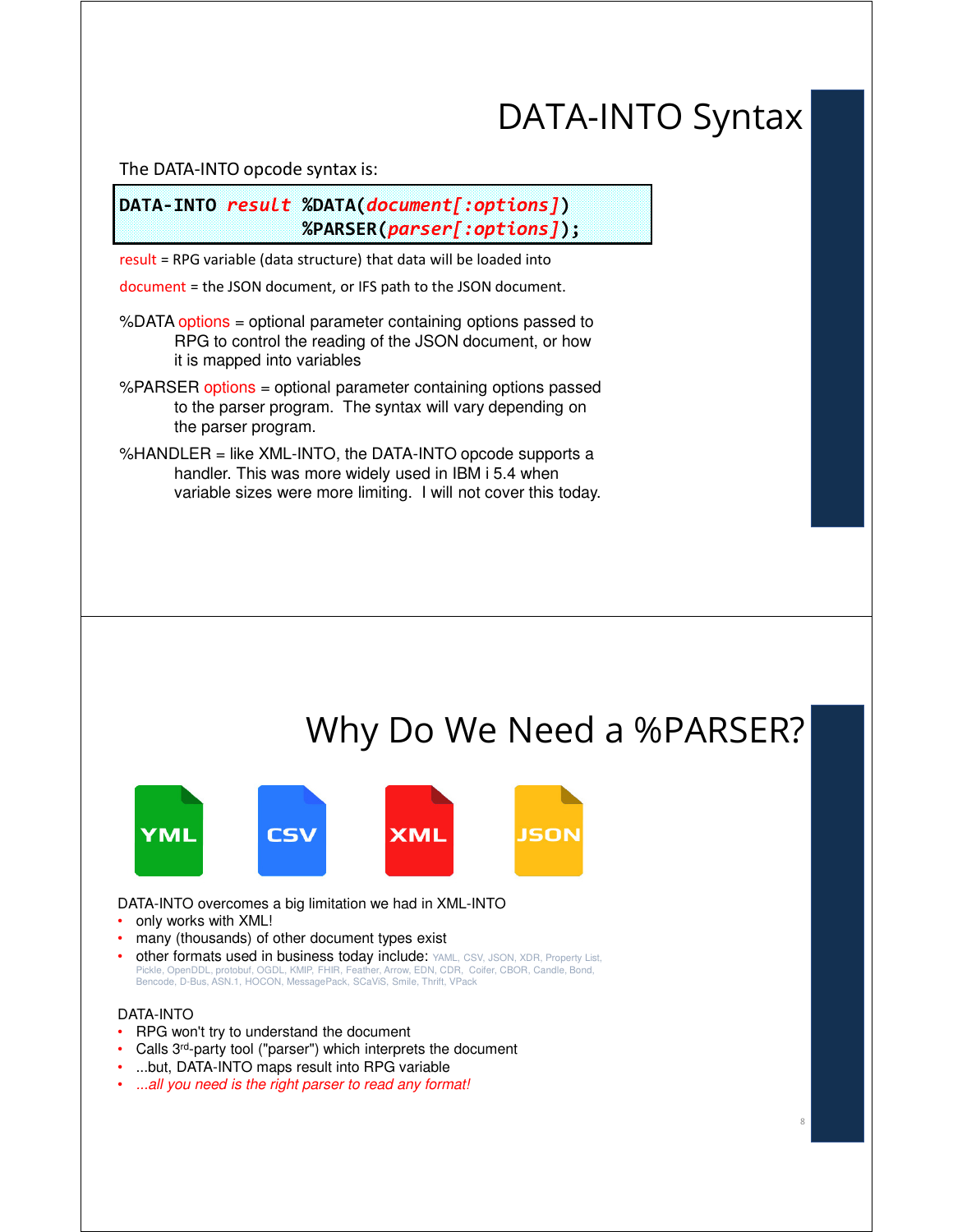### YAJLINTO Parser

Example of DATA-INTO with YAJLINTO as the Parser:

DATA-INTO result %DATA( '/tmp/example.json' : 'doc=file case=convert countprefix=num\_') %PARSER('YAJLINTO');

result – the name of RPG data structure that I want to load the JSON into. You can name it whatever you like on your DCL-DS.

/tmp/example.json - IFS path to the JSON document we generated

doc=file – tells RPG to read the document from a file (vs. a variable)

case=any – tells RPG that the upper/lower case of variable names does not have to match the document

countprefix=num – any variables in the DS that start with "num  $"$ should receive counts of matching fields. For example, "num\_list" would give the number elements in the "list" array.

### Basic JSON Example

Basic DATA-INTO example using YAJLINTO

```
dcl-ds address;
 street varchar(30);
 city varchar(20);
 state char(2)postal varchar(10);
end-ds;
myJSON = ' { +}"street": "123 Example Street", +
            "city": "Milwaukee", +
            "state": "WI", +
            "postal": "53201-1234" +
         }';
data-into address %DATA(myJSON) %PARSER('YAJLINTO');
```
For simplicity, myJSON is a string built in the program. But, it could've been a parameter, read from an API call, etc.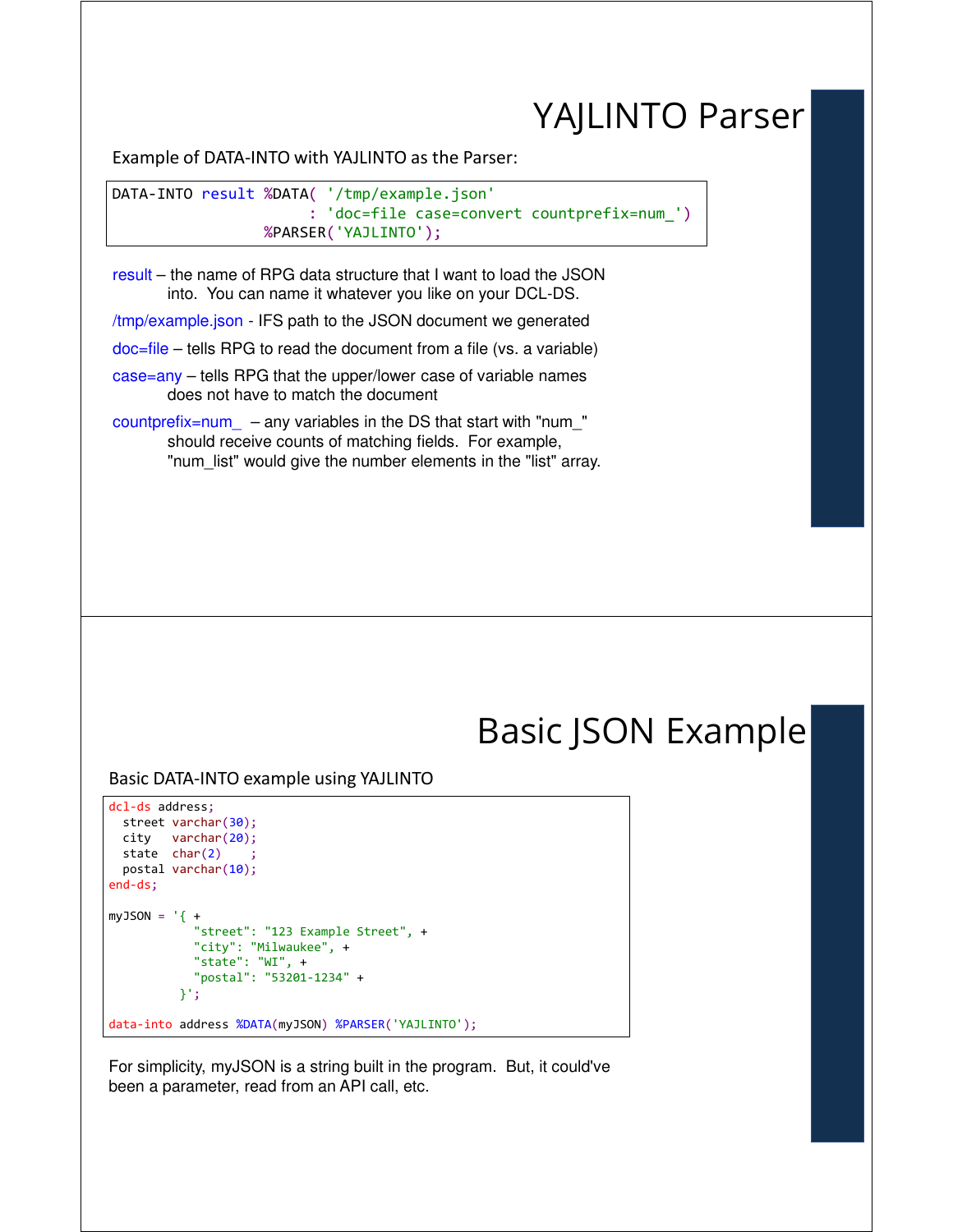### DATA-INTO Options

Specified as the 2<sup>nd</sup> parameter to %DATA to modify DATA-INTO behavior

- doc controls where the document is read from string (default) or file.
- case controls whether upper/lower case field names must match.
- allowmissing allow elements in the document to be missing
- allowextra allow extra elements in the document
- countprefix ask data-into count the number of specified elements
- path specifies the subset of the document to be read
- trim remove extra whitespace from elements
- ccsid specifies the CCSID passed to the parser

%DATA(myStmf:'put options here')

### DOC Option

The default is doc=string (read from a string)

doc=file tells DATA-INTO to read the data from the IFS. The first parameter to %DATA is now the IFS path name.

Imagine the "address" example (from the first example) was in an IFS file named /home/scott/address.json

```
myStmf = '/home/scott/address.json';
```
data-into address %DATA(myStmf:'doc=file') %PARSER('YAJLINTO');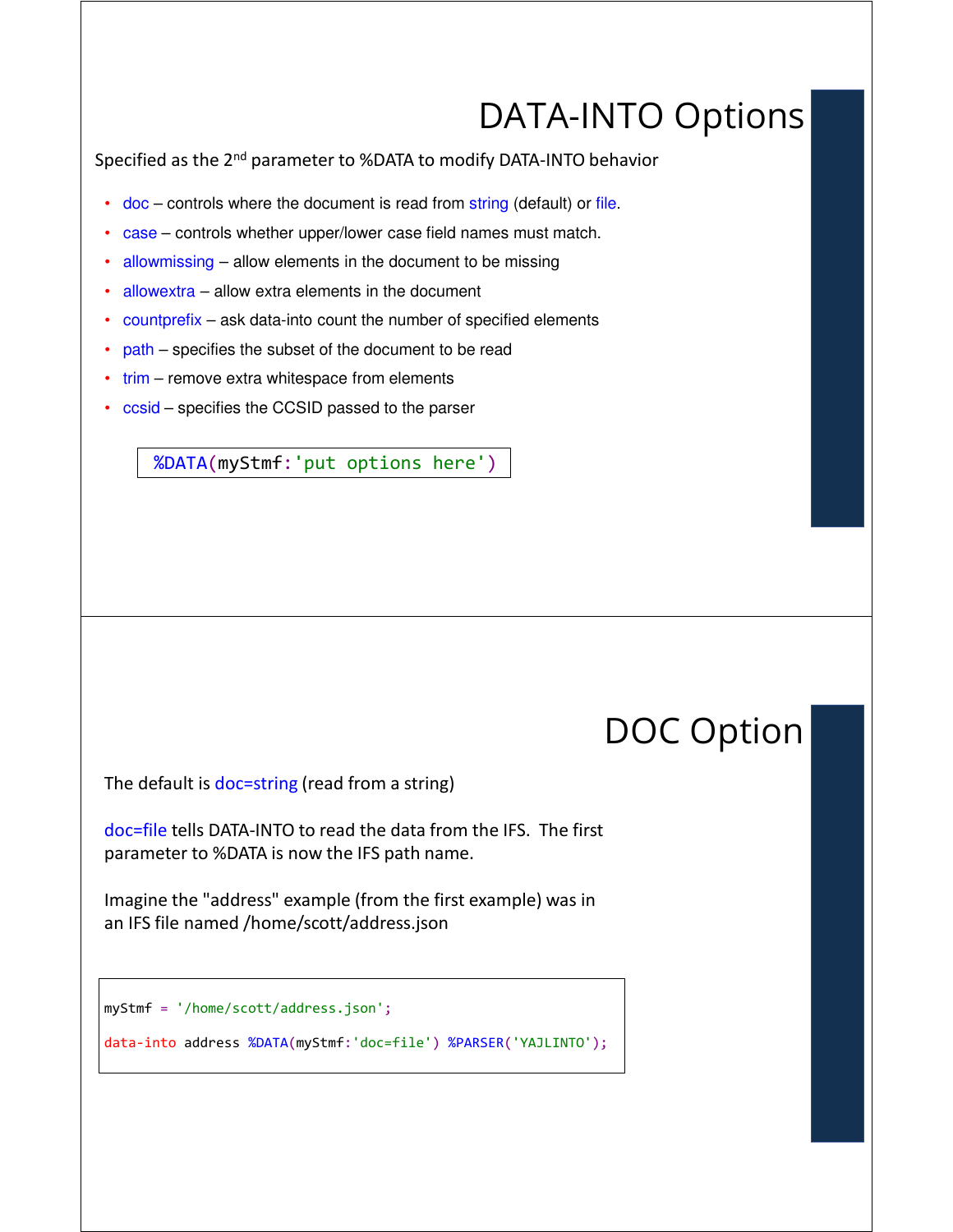### CASE Option

#### The default is case=lower

- lower = the fields in the document are all lowercase
- upper = the fields in the document are all uppercase
- any = treat the fields as case-insensitive (field names in RPG and the document are converted to all uppercase before comparing)
- convert = Like 'any', except that characters with diacritics (such as accented characters) are converted to their un-accented equivalents and other characters (aside from A-Z, 0-9) are converted to underscores.

*NOTE: In my experience it's unusual for the upper/lower case of characters to matter. Since characters not allowed in RPG (such as blanks and dashes) are often used in documents such as JSON and XML, I almost always use case=convert.* 

### CASE Example

*The following code will fail because "Postal" is not all lowercase. Error: RNQ0356 The document for the DATA-INTO operation does not match the RPG variable.*

```
dcl-ds address1;
 postal varchar(10);
end-ds;
myJSON = '{ "Postal": "53201-1234" }';
data-into address1 %DATA(myJSON) %PARSER('YAJLINTO');
```
*It can be fixed by using case=any or case=convert. This works:*

myJSON = '{ "Postal": "53201-1234" }'; data-into address1 %DATA(myJSON:'case=convert') %PARSER('YAJLINTO');

*Likewise, case=convert works when the document has a field that isn't a valid RPG variable name:*

```
dcl-ds address2;
 postal code varchar(10);
end-ds;
myJSON = '{ "Postal Code": "53201-1234" }';
data-into address2 %DATA(myJSON:'case=convert') %PARSER('YAJLINTO');
```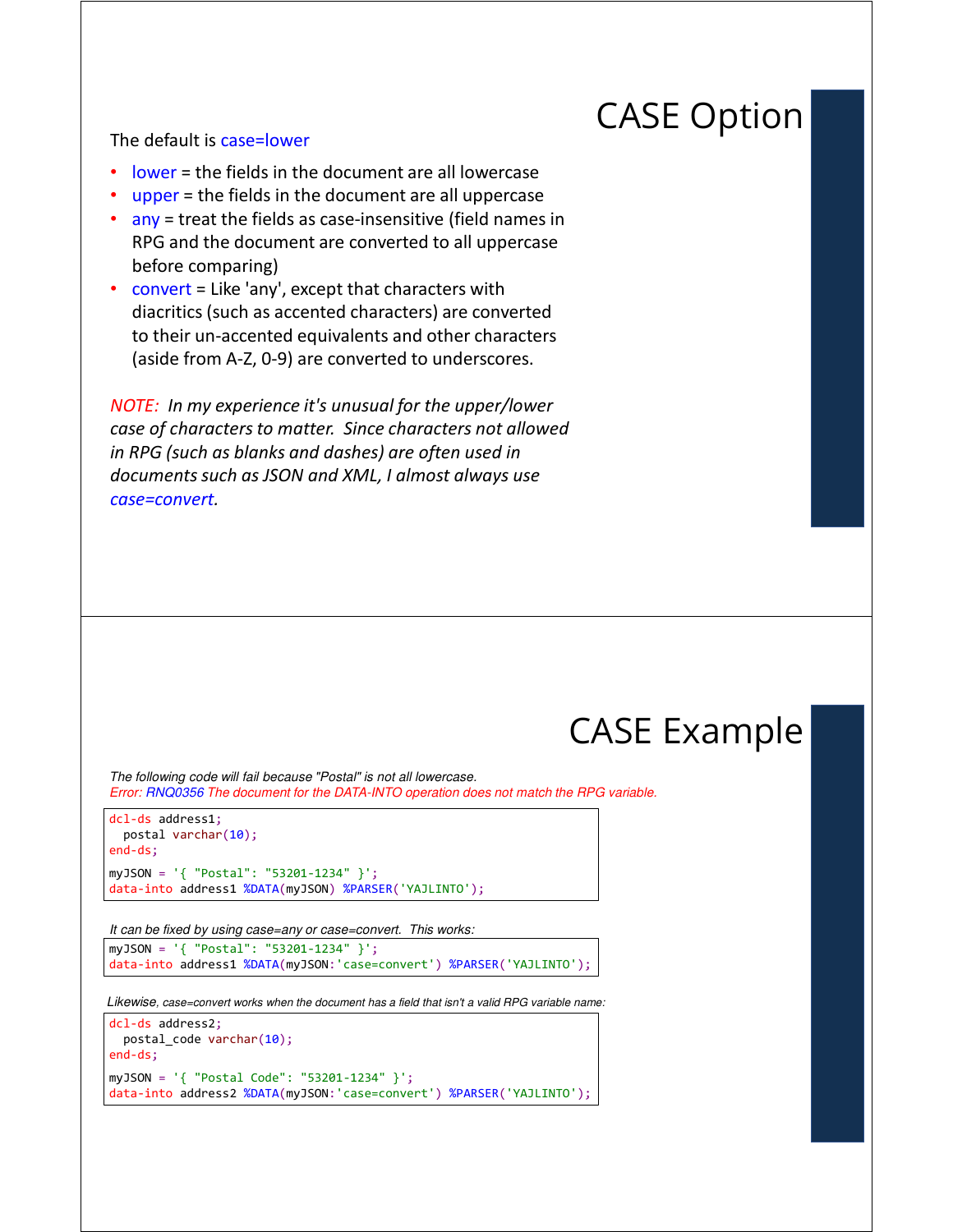### CountPrefix Option (1 of 3)

CountPrefix creates a prefix used when counting document elements.

• by default, counting does not take place, so there is no default value.

To understand, imagine you receive the following "statement.json" file from a vendor. It is a statement, telling what you owe for a given month.

```
{
  "customer": 5406,
  "statement date": "2018-10-05",
  "start date": "2018-09-01",
  "end date": "2018-09-30",
  "statement total": 6600.00,
  "invoices": [
     { "invoice": "99001", "amount": 1000.00, "date": "2018-09-14" },
     { "invoice": "99309", "amount": 1500.00, "date": "2018-09-18" },
     { "invoice": "99447", "amount": 500.00, "date": "2018-09-23" },
     { "invoice": "99764", "amount": 3600.00, "date": "2018-09-14" }
  ]
}
```
Now imagine the RPG code needed to read this….

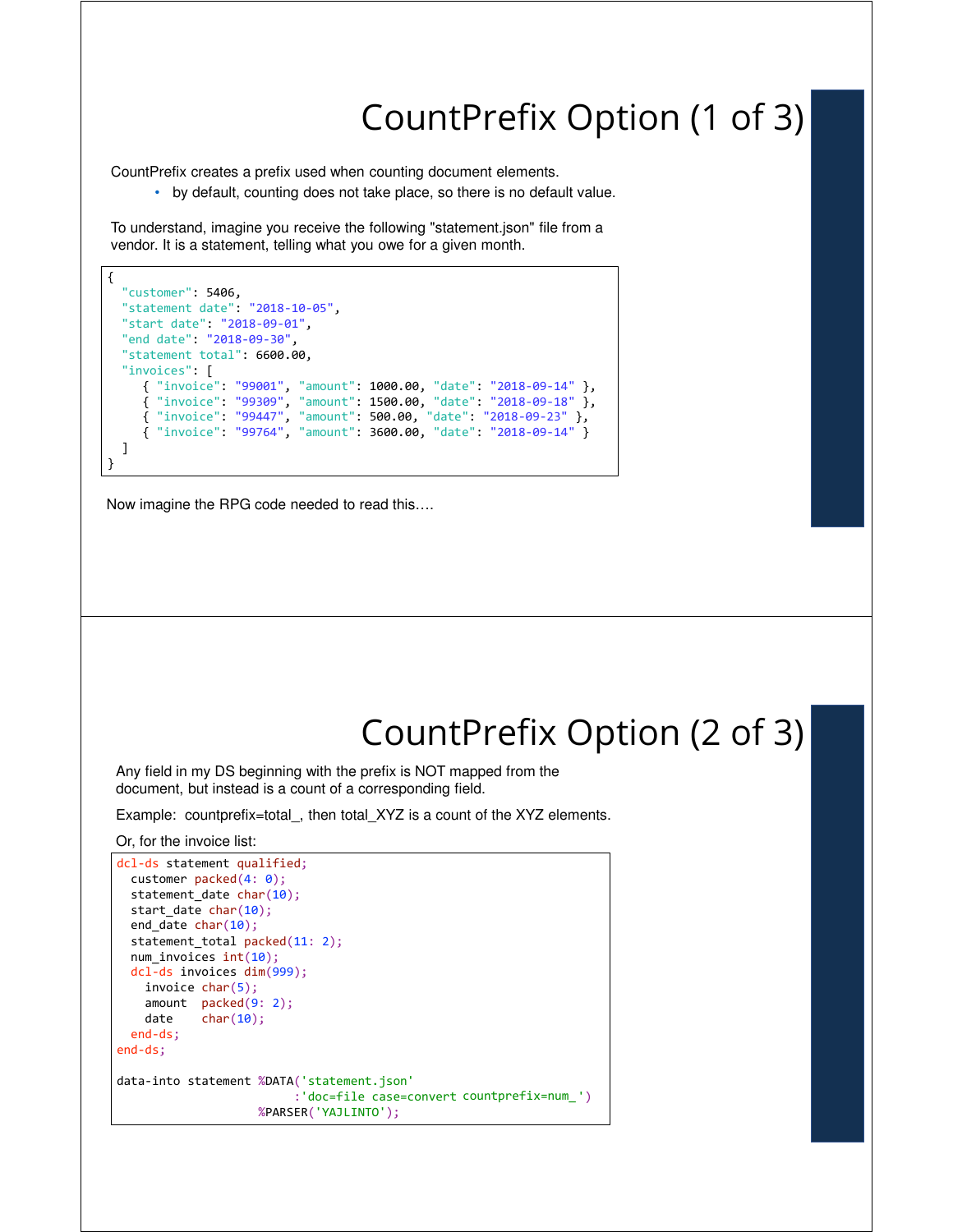### CountPrefix Option (3 of 3)

You can now use num invoices to loop through the data. For example:

```
.
.
for x = 1 to statement.num_invoices;
  prinvn = statement.invoices(x).invoice;prdamt = statement.invoices(x).amount;
  prsdat = statement.invoices(x).date;write prrec;
endfor;
.
.
```
This example writes the fields to a database table (physical file).

This also illustrates the use of nested data structures/arrays. You separate each nested level with a period and place the array index (the (x) above) on the level that is an array.



NOTE: CountPrefix can be used to replace AllowMissing!

- When a counter defined, RPG will not issue an error if the corresponding element is missing.
- Instead of an error, RPG will set the counter field to 0.
- Your code can then check the counter to determine if the field did/didn't exist.

In most cases, this is a better option than the AllowMissing=yes option, which can make it more difficult to understand mistakes in your RPG DS.

(In fact, for that reason, I will not cover AllowMissing in this talk.)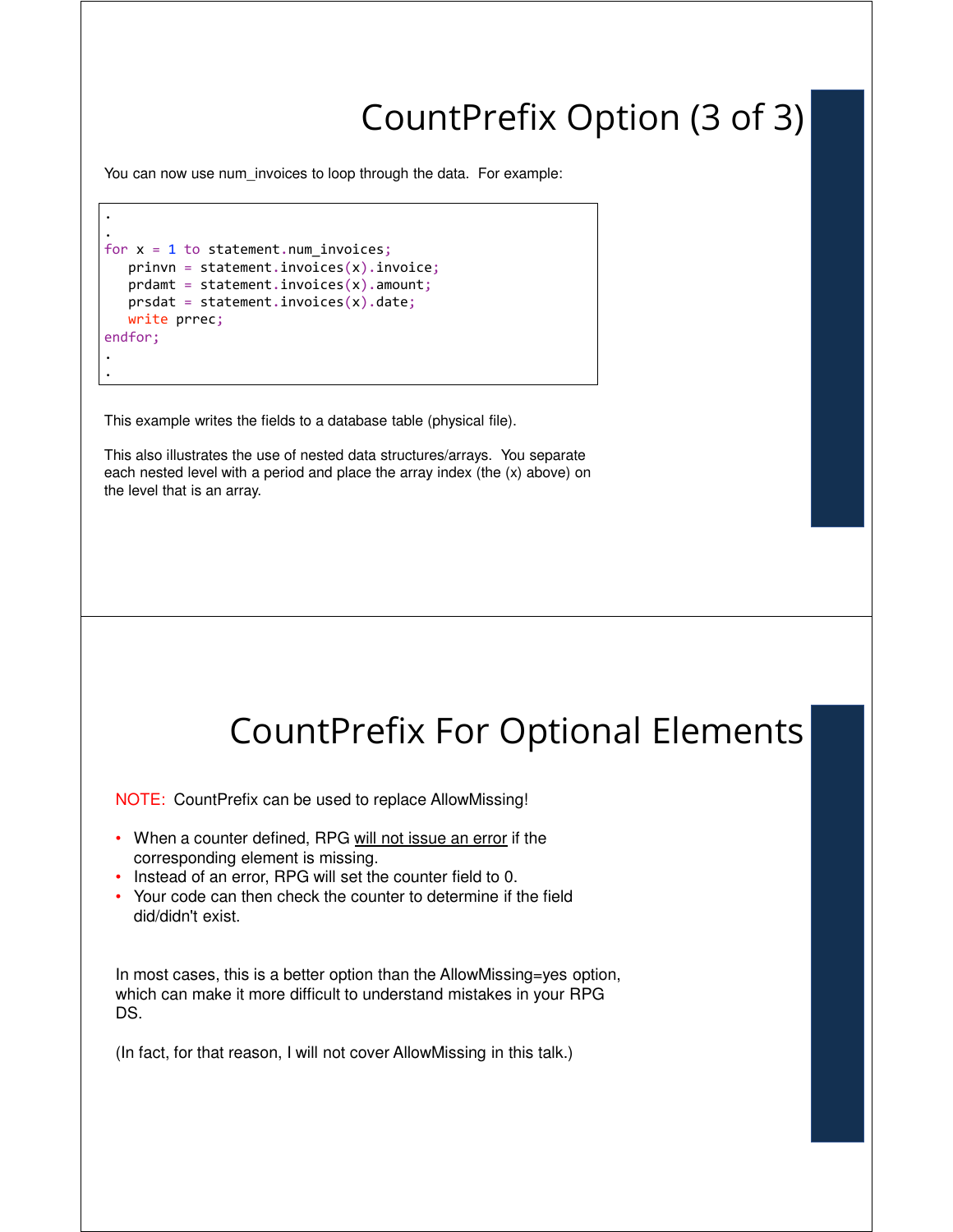### %PARSER Options

The %PARSER function also has a space for options.

**DATA-INTO** *result* **%DATA(***document[:options]***) %PARSER(***parser[:options]***);**

Options specified under %DATA are handled by DATA-INTO in the RPG compiler itself.

Options on %PARSER are handled by the 3rd-party parser program and will differ with each parser you use!

#### *%PARSER Options:*

- Can be coded as a string literal. Or can be an RPG variable.
- The parser determines the format of the parser options and what variable type(s) it will accept.

### YAJLINTO %PARSER Options

YAJLINTO expects:

- % parser options are passed as a small JSON document
- Must be a literal or an RPG character string variable
- If using a variable, it must be in job's CCSID (EBCDIC)
- No options are required *only specify the ones you need to use.*

#### YAJLINTO's options are:

- document\_name = a string representing the name of the document node (used with the PATH option)
- value\_true = value to place in RPG variable for a JSON boolean that is true. (Default='1' – this is ideal if mapping to an RPG indicator.)
- value  $false$  = value to place in RPG variable for a JSON boolean that is false. (Default='0' – same reason.)
- value\_null = value to place in RPG variable if the special value null is provided for a field in the JSON document. (default: '\*NULL')

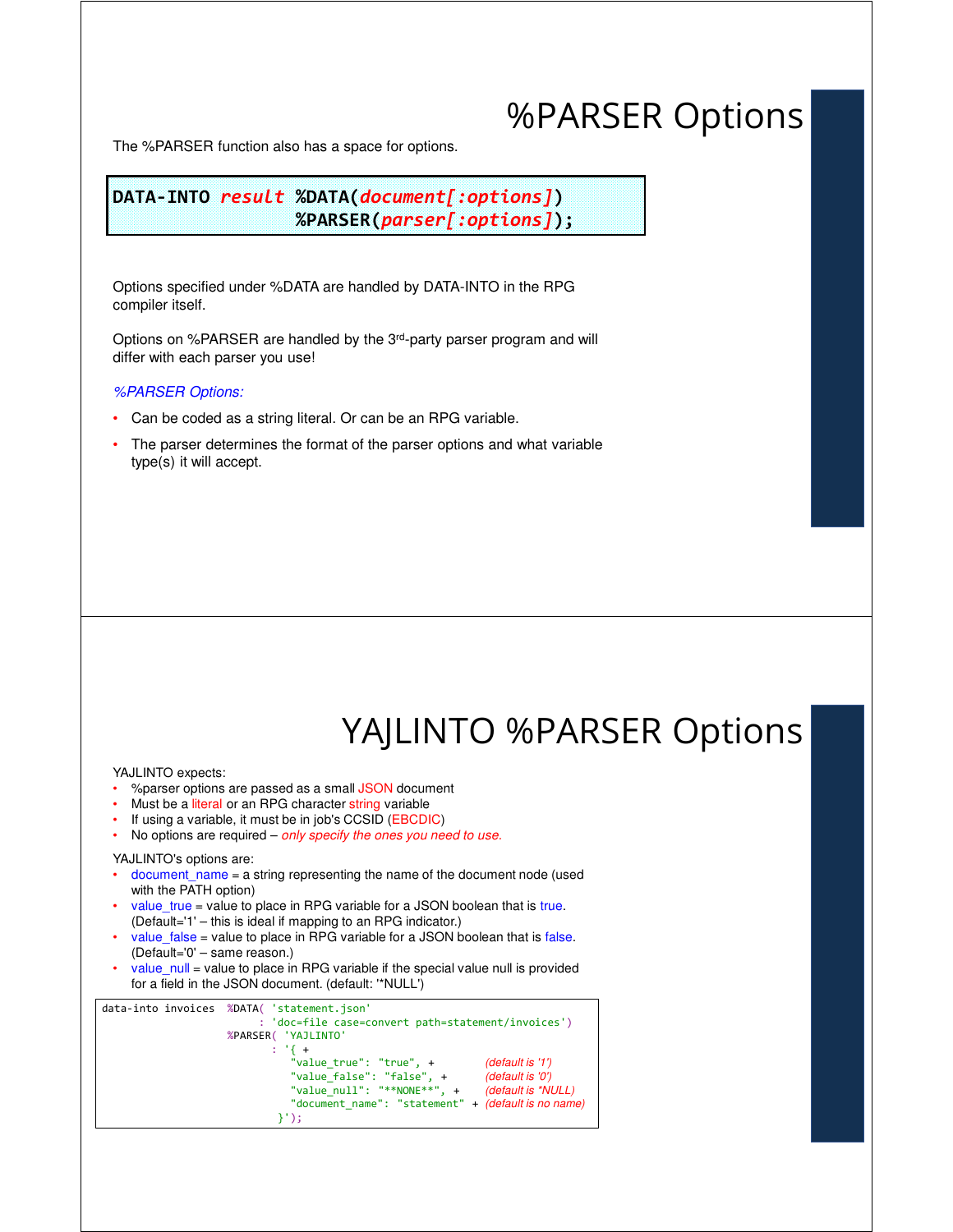### YAJLINTO with a web service

YAJLINTO has a special feature for writing web services:

- use this when RPG is called from Apache via ScriptAlias
- primarily for "do it yourself" style web services
- *not* for use with tools like Integrated Web Services or WebSphere

data-into result %DATA( '\*STDIN' : 'case=convert countprefix=num\_') %PARSER('YAJLINTO');

Since September 2018, YAJLINTO supports direct reading from standard input by passing the special value \*STDIN.

See Scott's other presentations for more information:

- *Providing Web Services on IBM i* (Do It Yourself section)
- *Working with JSON in RPG*

# DATA-GEN

DATA-GEN is an RPG opcode that makes it easy to create a JSON document in RPG.

Concept:

- Define an RPG variable (usually a data structure) that matches the JSON document.
- Tell DATA-GEN where the RPG variable is, and where you want it to put the JSON document.
- It will make the document from your variable.

*(It's like DATA-INTO, but in reverse!)*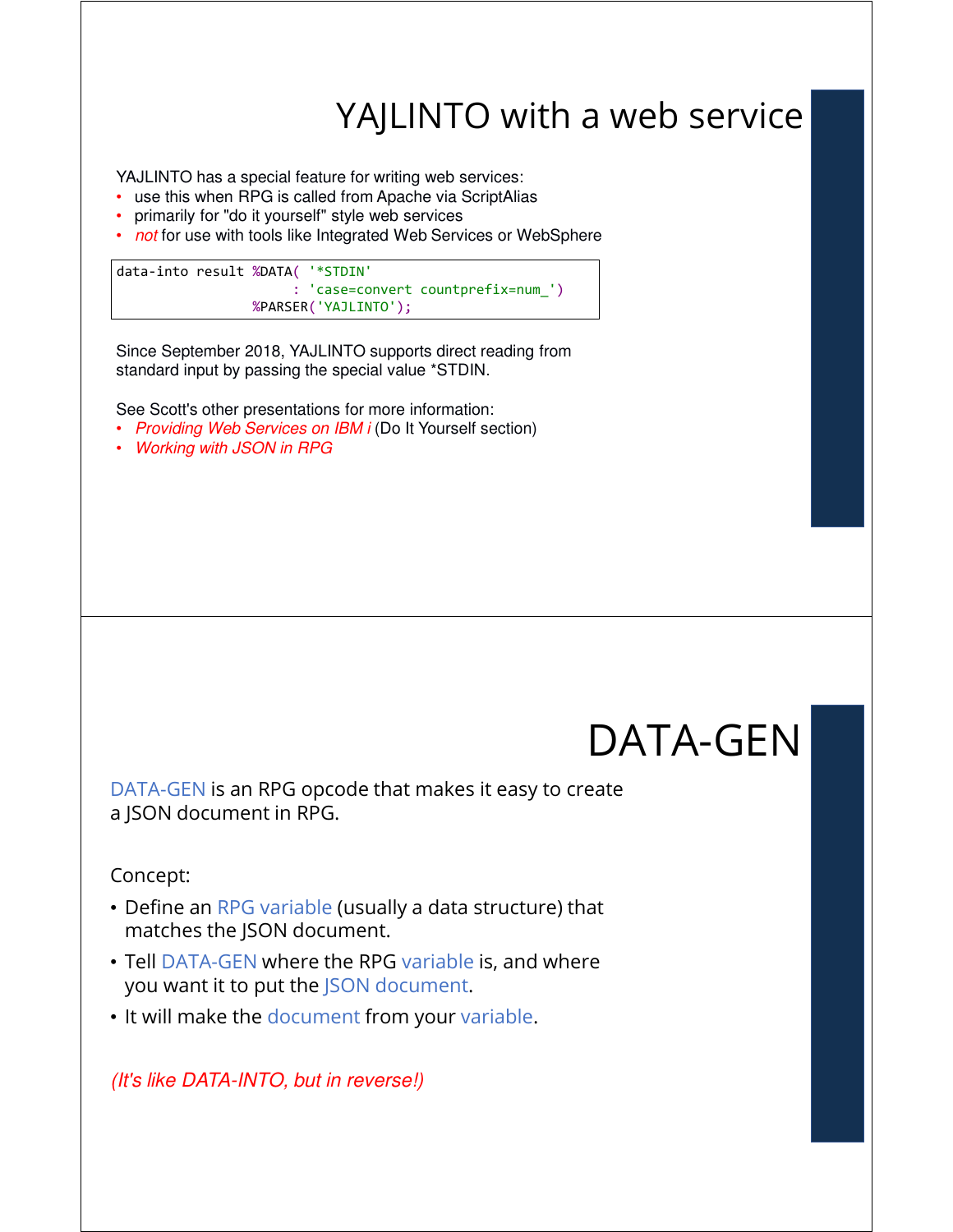# What?

#### For example:

```
{
  "name": "Scott Klement",
  "street": "8825 S Howell Avenue Ste 301",
  "city": "Oak Creek",
  "state": "WI",
  "postal": "53154"
}
```
How?

```
dcl-s Json varchar(1000);
dcl-ds address qualified;
 name varchar(30) inz('Scott Klement');
 street varchar(30) inz('8825 S Howell Avenue');
 city varchar(20) inz('Oak Creek');
 state char(2) inz('WI');
 postal varchar(10) inz('53154');
end-ds;
DATA-GEN address %DATA(Json) %GEN('YAJLDTAGEN');
```
Yeah. It's easy. DATA-GEN put the document in the Json variable.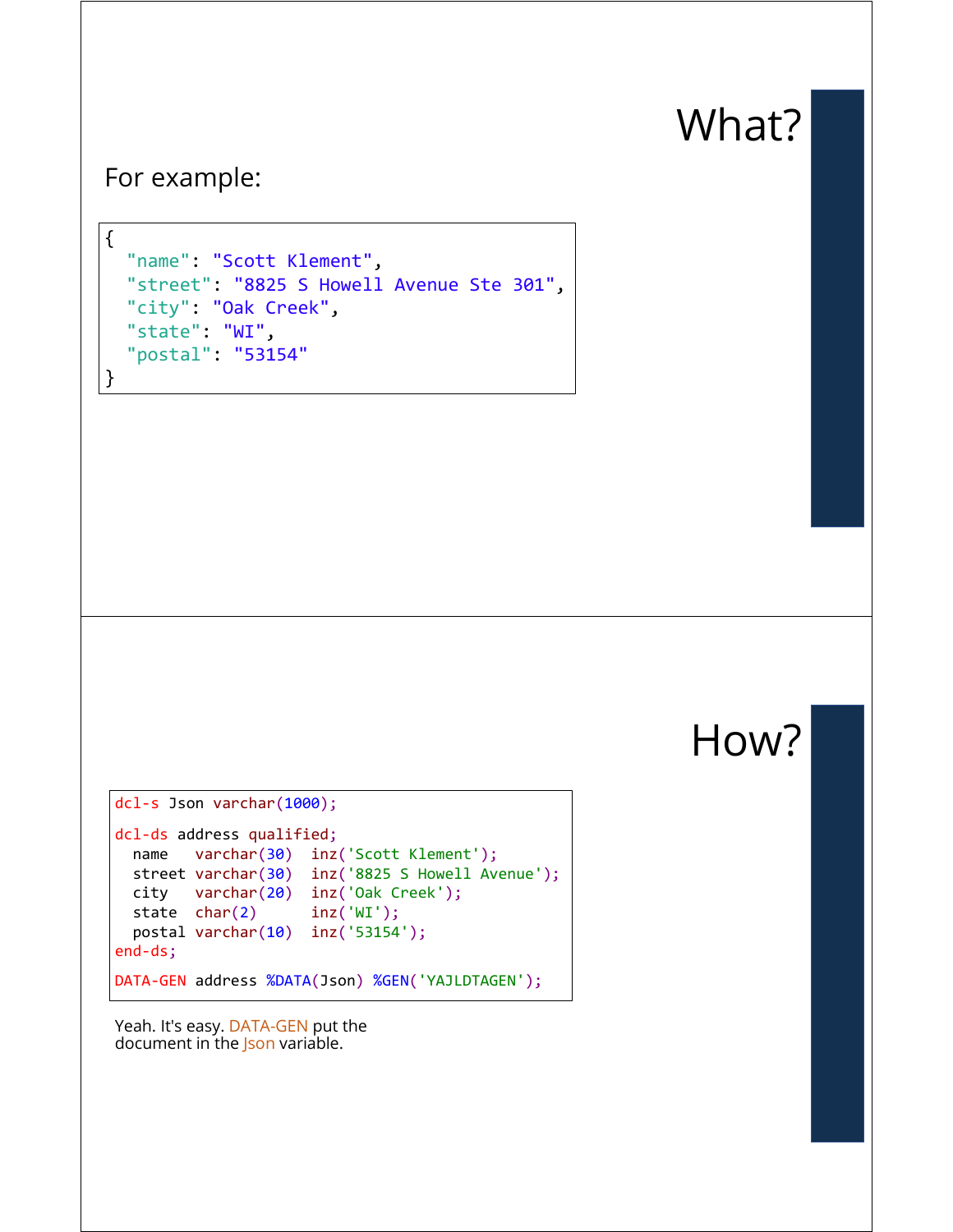Each JSON thing has an RPG<br>equivalent. equivalent.

DATA-GEN makes the JSON thing from the RPG thing.

```
{
  "sub field 1": 123.45,
  "sub field 2": "string goes here",
  "accepted": true,
  "days open": [ "Monday", "Wednesday", "Friday" ]
}
```

| <b>Characters</b>      | <b>Json Meaning</b>     | <b>RPG Equivalent</b>          |
|------------------------|-------------------------|--------------------------------|
| "string goes here"     | <b>Character string</b> | <b>CHAR or VARCHAR</b>         |
| 123.45                 | Number                  | Packed, Zoned, Int, Float, etc |
| true                   | Boolean (true or false) | Indicator (*ON or *OFF)        |
| ${$ "field": "value" } | Object                  | Data Structure                 |
| [1, 2, 3]              | Array                   | <b>DIM</b>                     |

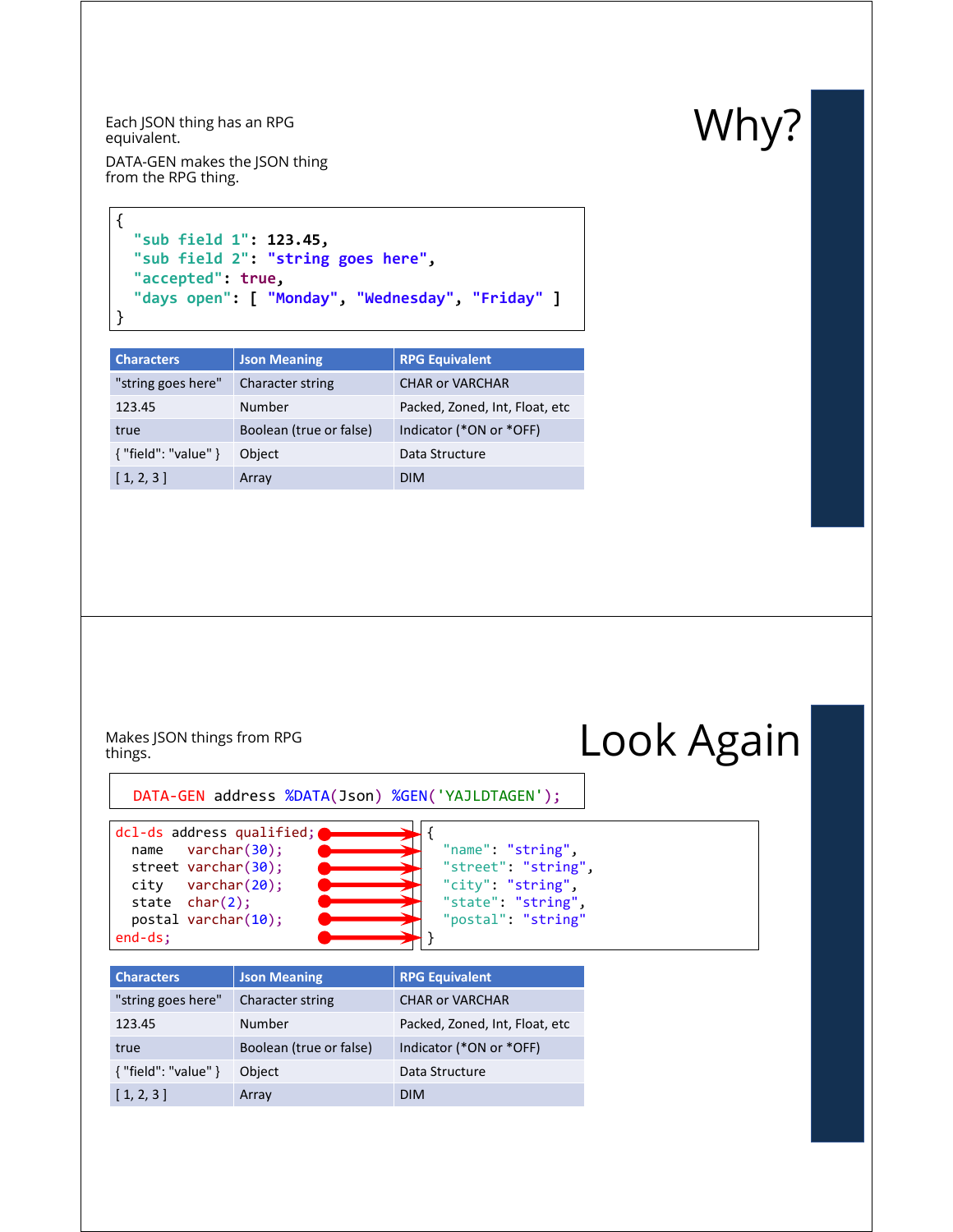mean and do.

### What the parts of DATA-GEN Syntax mean and do.

DATA-GEN *source-variable* %DATA(*result {*: *options}*) %GEN(*generator {*: *options}*);

- source-variable: RPG variable (usually a data structure) to generate the structured document from.
- result: Specifies the result variable, either as a character variable (default) or as an IFS pathname to write to.
- result options: Space-separated list of options that control how RPG transfers data from your source variable into the result (more to come!)
- generator: Third-party program or service program that will generate the document. The generator is what determines the format of the document you're generating.
- generator options: Character literal or RPG variable that contains options used by the generator. The format of this variable is defined by the generator program and will be different for each generator you use.

Many options exist for %DATA.  $%$  Many options exist for %DATA Options

Here are the most commonly used ones.

- doc controls where the document is generated string (default) or file.
- countprefix control the number of specified elements generated
- renameprefix lets you specify variables containing alternate names for subfields.

%DATA(myStmf:'put options here')

*Notice that doc and countprefix are (more or less) the same in DATA-GEN as they were in DATA-INTO.*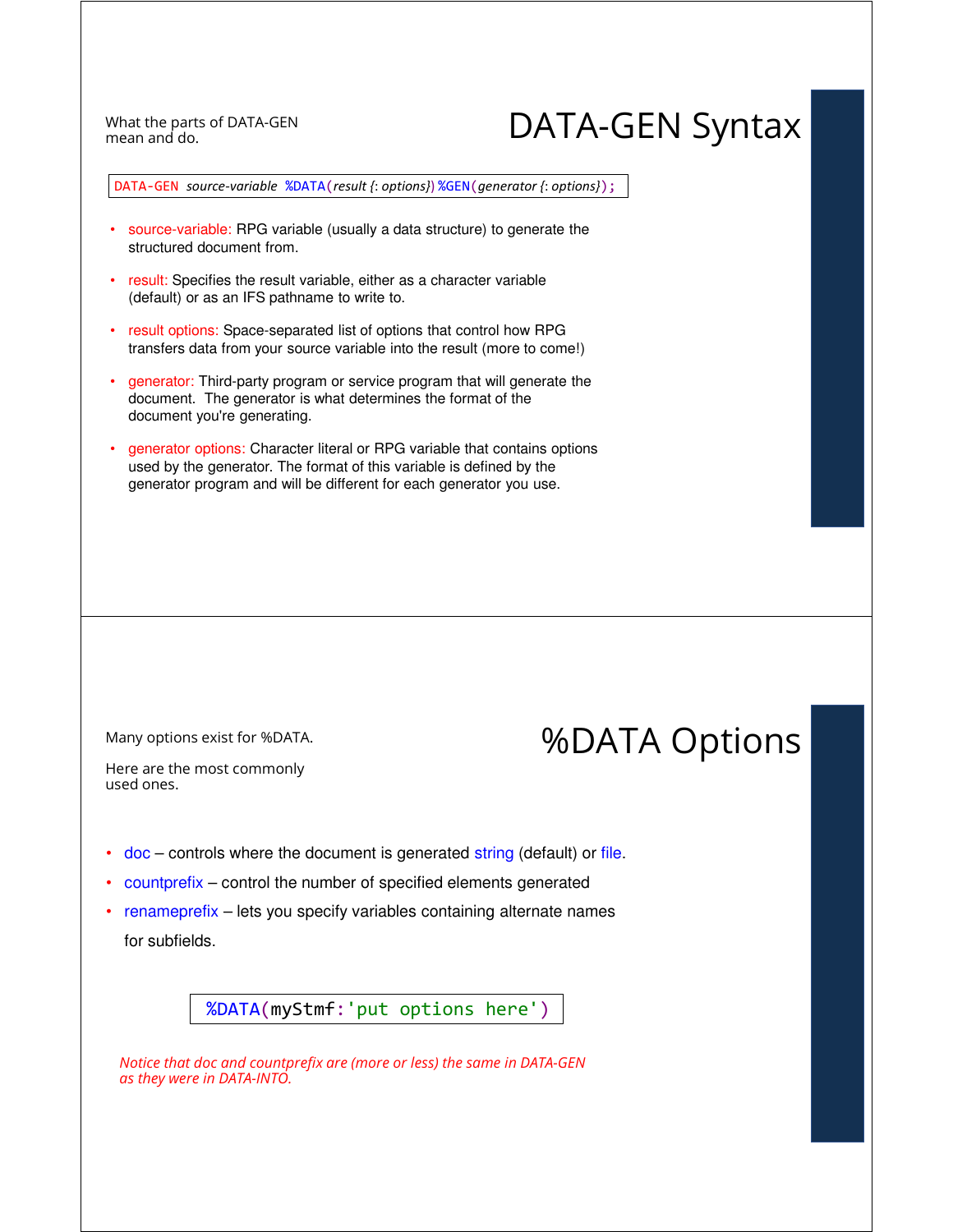doc=file changes the first parameter to %DATA to be an IFS path name, then writes there.

# Writing a File

dcl-s MyFile varchar(100);

MyFile = '/home/scott/address.json'; data-gen address %data(MyFile: 'doc=file') %gen('YAJLDTAGEN');

How to deal with variable-length<br>arrays? Example: An invoice has a variable number of items on it.

## Variable Length Arrays

dcl-ds invoice qualified; dcl-ds items dim(999); itemNo packed(5: 0); desc varchar(30); qty packed(5: 0); price packed(7: 2); end-ds; end-ds; { "items": [ { "itemNo": 1001, "desc": "Some Description", "qty": 12, "price": 51.99 }, { "itemNo": 1002, "desc": "Second Description", "qty": 6, "price": 94.10 }, { "itemNo": 1003, "desc": "Third Description", "qty": 20, "price": 12.00 }, { "itemNo": 1004, "desc": "Silly Things", "qty": 104, "price": 3.75 }, { "itemNo": 1005, "desc": "Some other things", "qty": 3, "price": 101.06 } ] }

A DS like this would be a problem. It would output 999 elements.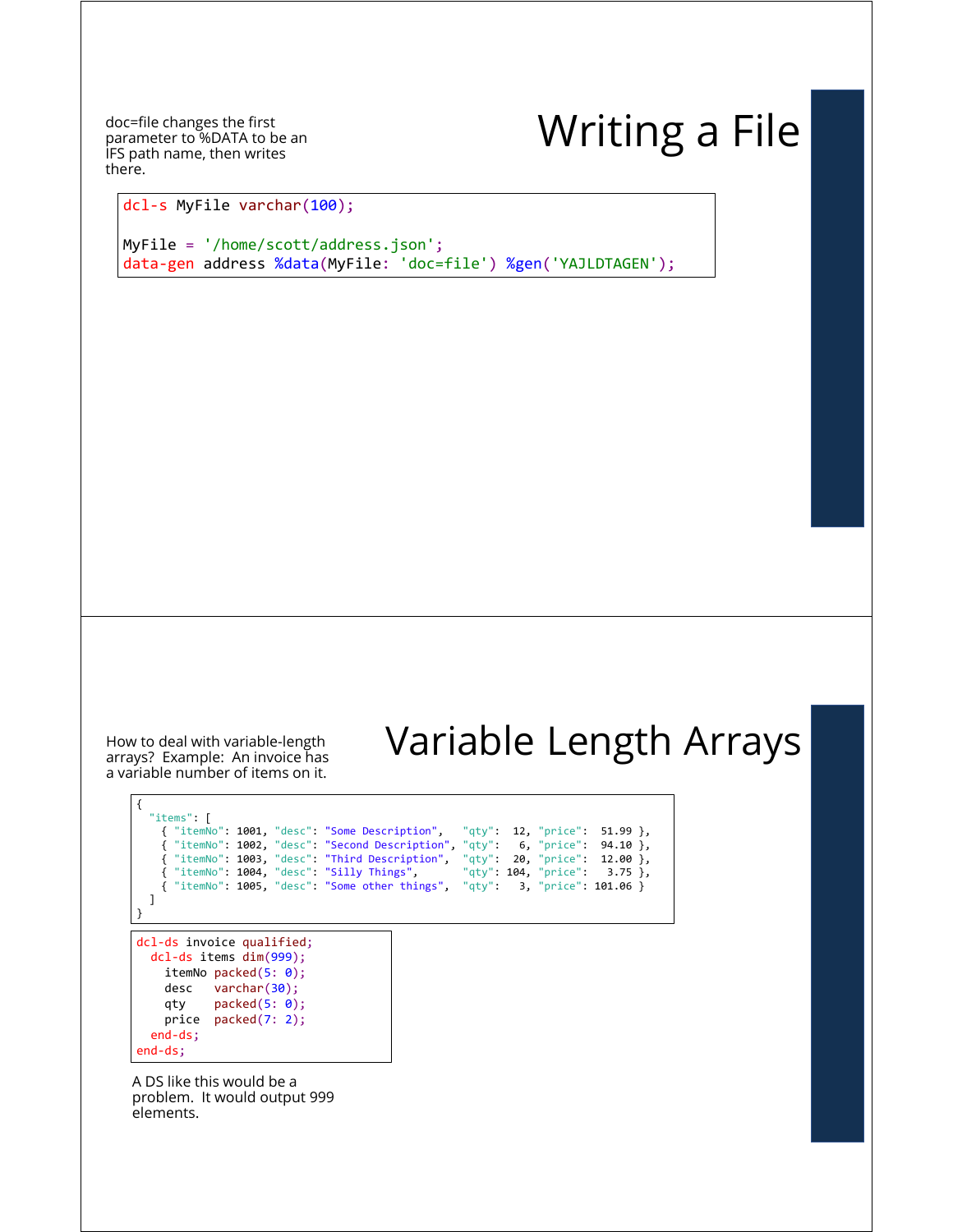How to deal with variable-length<br>arrays? Example: An invoice has a variable number of items on it.

# **CountPrefix**



document isn't a possible RPG field name…

```
{
  "customer name": "string",
  "street address": "string",
  "city": "string",
  "state": "string",
  "postal": "string"
}
```
This will NOT work; RPG doesn't allow spaces or quotes in a variable name:

| dcl-ds address qualified; |                  |  |
|---------------------------|------------------|--|
| "customer name"           | varchar(30);     |  |
| "street address"          | varchar $(30)$ ; |  |
| city                      | varchar(20);     |  |
| state                     | char(2);         |  |
| postal                    | varchar(10);     |  |
| $end-ds$ :                |                  |  |

# When a name in a JSON<br>document isn't a possible RPG<br>**Special Names**